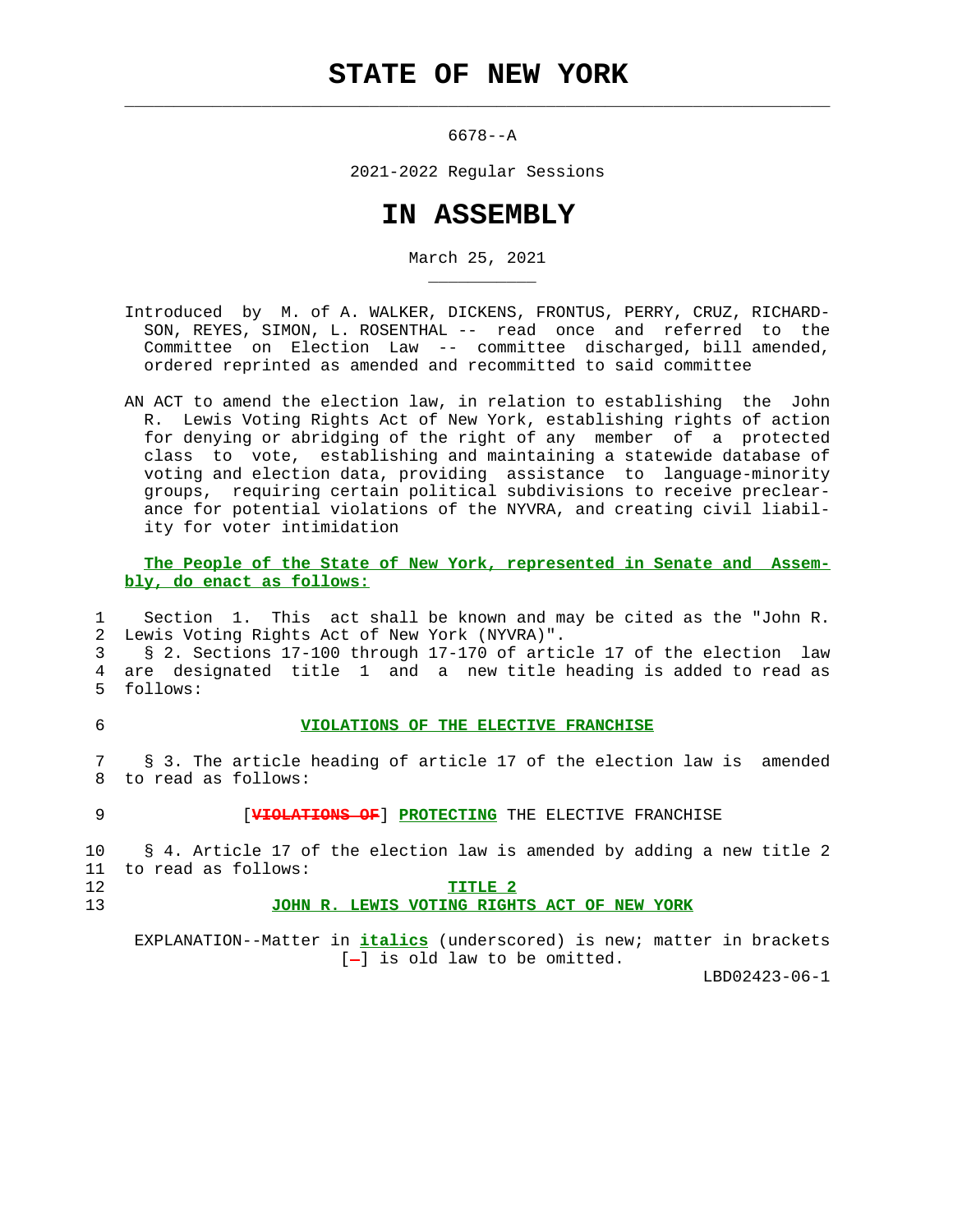| 1              | Section 17-200. Legislative purpose and statement of public policy.                                                                                |
|----------------|----------------------------------------------------------------------------------------------------------------------------------------------------|
| $\overline{c}$ | 17-202. Interpretation of laws related to elective franchise.                                                                                      |
| 3              | 17-204. Definitions.                                                                                                                               |
| $\overline{4}$ | 17-206. Rights of action.                                                                                                                          |
| 5              | 17-208. Maintenance of voting and election data.                                                                                                   |
|                |                                                                                                                                                    |
| 6              | 17-210. Assistance for language-minority groups.                                                                                                   |
| 7              | 17-212. Preclearance.                                                                                                                              |
| 8              | 17-214. Right of action against voter intimidation, deception or                                                                                   |
| 9              | obstruction.                                                                                                                                       |
| 10             | 17-216. Authority to issue subpoenas.                                                                                                              |
| 11             | 17-218. Expedited judicial proceedings and preliminary relief.                                                                                     |
| 12             | 17-220. Attorneys' fees.                                                                                                                           |
| 13             | 17-222. Applicability.                                                                                                                             |
| 14             | <u>17-224. Severability.</u>                                                                                                                       |
| 15             | \$ 17-200. Legislative purpose and statement of public policy.<br>In.                                                                              |
| 16             | recognition of the protections for the right to vote provided by the                                                                               |
| 17             | constitution of the state of New York, which substantially exceed the                                                                              |
| 18             | protections for the right to vote provided by the constitution of the                                                                              |
| 19             | United States, and in conjunction with the constitutional guarantees of                                                                            |
| 20             | equal protection, freedom of expression, and freedom of association                                                                                |
| 21             | under the law and against the denial or abridgement of the voting rights                                                                           |
| 22             | of members of a race, color, or language-minority group, it is the                                                                                 |
| 23             | public policy of the state of New York to:                                                                                                         |
| 24             | 1. Encourage participation in the elective franchise by all eligible                                                                               |
| 25             |                                                                                                                                                    |
|                | voters to the maximum extent; and                                                                                                                  |
| 26             | Ensure that eligible voters who are members of racial, color, and<br>2.                                                                            |
| 27             | language-minority groups shall have an equal opportunity to participate                                                                            |
| 28             | in the political processes of the state of New York, and especially to                                                                             |
|                |                                                                                                                                                    |
| 29             | exercise the elective franchise.                                                                                                                   |
| 30             | § 17-202. Interpretation of laws related to elective franchise. In                                                                                 |
| 31             | further recognition of the protections for the right to vote provided by                                                                           |
| 32             | the constitution of the state of New York, statutes, rules and requ-                                                                               |
| 33             | lations, and local laws or ordinances related to the elective franchise                                                                            |
| 34             | shall be construed liberally in favor of (a) protecting the right to                                                                               |
| 35             | cast an effective ballot; (b) ensuring that eligible voters are not                                                                                |
| 36             | impaired in registering to vote or voting including having their votes                                                                             |
| 37             | counted, and (c) ensuring equitable access with regard to race, color,                                                                             |
| 38             | and language-minority groups to opportunities to register to vote and to                                                                           |
| 39             | vote.                                                                                                                                              |
| 40             |                                                                                                                                                    |
| 41             | \$ 17-204. Definitions. For the purposes of this title:                                                                                            |
|                | 1. "At-large" method of election means a method of electing members to                                                                             |
| 42             | the governing body of a political subdivision: (a) in which all of the                                                                             |
| 43             | voters of the entire political subdivision elect each of the members to                                                                            |
| 44             | the governing body; (b) in which the candidates are required to reside                                                                             |
| 45             | within given areas of the political subdivision and all of the voters of                                                                           |
| 46             | the entire political subdivision elect each of the members to the                                                                                  |
| 47             | governing body; or (c) that combines at-large elections with district-                                                                             |
| 48             | based elections, unless the only member of the governing body of a poli-                                                                           |
| 49             | tical subdivision elected at-large holds exclusively executive responsi-                                                                           |
| 50             | bilities. At-large method of election does not include ranked-choice                                                                               |
| 51             | voting, cumulative voting, and limited voting.                                                                                                     |
| 52             | "District-based" method of election means a method of electing                                                                                     |
| 53             | members to the governing body of a political subdivision using a                                                                                   |
| 54             | districting or redistricting plan in which each member of the governing                                                                            |
| 55<br>56       | body resides within a district or ward that is a divisible part of the<br>political subdivision and is elected only by voters residing within that |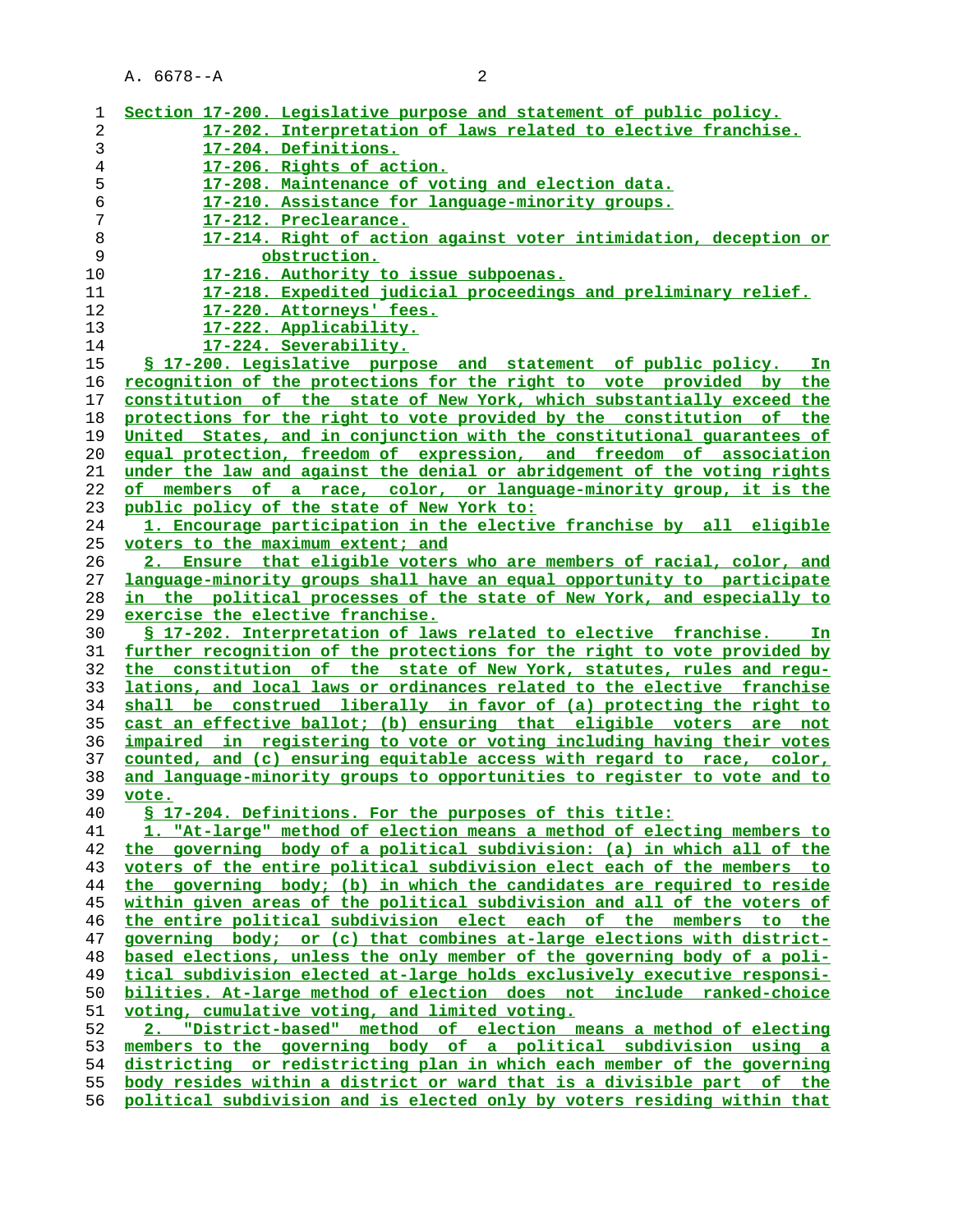| 1        | district or ward, except for a member of the governing body that holds                                      |
|----------|-------------------------------------------------------------------------------------------------------------|
| 2        | exclusively executive responsibilities.                                                                     |
| 3        | 3. "Alternative" method of election means a method of electing members                                      |
| 4        | to the governing body of a political subdivision using a method other                                       |
| 5        | than at-large or district-based, including, but not limited to, ranked-                                     |
| 6        | choice voting, cumulative voting, and limited voting.                                                       |
| 7        | 4. "Political subdivision" means a geographic area of representation                                        |
| 8        | created for the provision of government services, including, but not                                        |
| 9        | limited to, a county, city, town, village, school district, or any other                                    |
| 10       | district organized pursuant to state or local law.                                                          |
| 11       | 5. "Protected class" means a class of eligible voters who are members                                       |
| 12       | of a race, color, or language-minority group, as referenced and defined                                     |
| 13       | in the federal voting rights act.                                                                           |
| 14       | 6. "Racially polarized voting" means voting in which there is a                                             |
| 15       | difference in the candidate or electoral choice preferred by members in                                     |
|          | a protected class, and the candidate or electoral choice preferred by                                       |
| 16       | the rest of the electorate. The methodologies for estimating group                                          |
| 17       |                                                                                                             |
| 18       | voting behavior as approved in applicable federal cases to enforce the                                      |
| 19       | federal voting rights act to establish racially polarized voting may be                                     |
| 20       | used for purposes of this subdivision to prove that elections are char-                                     |
| 21       | acterized by racially polarized voting, but those methodologies shall                                       |
| 22       | not be the exclusive means of proving racially polarized voting.                                            |
| 23       | 7. "Federal voting rights act" means the federal Voting Rights Act of                                       |
| 24       | 1965, 52 U.S.C. § 10301 et seq.                                                                             |
| 25       | 8. The "civil rights bureau" means the civil rights bureau of the                                           |
| 26       | office of the attorney general.                                                                             |
| 27       | § 17-206. Rights of action. 1. Right of action against voter                                                |
| 28       | suppression. (a) No voting qualification, prerequisite to voting, law,                                      |
| 29       | ordinance, standard, practice, procedure, regulation, or policy shall be                                    |
| 30       | enacted or implemented by any board of elections or political subdivi-                                      |
| 31       | sion in a manner that results in a denial or abridgement of the right of                                    |
| 32<br>33 | any member of a protected class to vote.<br>(b) A violation is established if, based on the totality of the |
| 34       | circumstances, the ability of members of the protected class to elect                                       |
| 35       | candidates of their choice or influence the outcome of elections is                                         |
| 36       | <u>impaired.</u>                                                                                            |
| 37       | (c) For political subdivisions where either the primary or general                                          |
| 38       | election is held on a date that is not concurrent with the primary or                                       |
| 39       | general election dates for state, county, or city office as established                                     |
| 40       | <u>in section eight of article three or section eight of article thirteen</u>                               |
| 41       | of the constitution, and in state law, there shall be a presumption that                                    |
| 42       | the date of election results in the denial or abridgement of the right                                      |
| 43       | to vote where for three consecutive general elections in which there is                                     |
| 44       | at least one contested race for an office, the number of actual voters                                      |
| 45       | in each contested election is less than twenty-five percent of the total                                    |
| 46       | number of votes cast in the most recent general election for the presi-                                     |
| 47       | dency of the United States by voters in the political subdivision, or in                                    |
| 48       | which, for any protected class consisting of at least twenty-five thou-                                     |
| 49       | sand citizens of voting age or whose members comprise at least ten                                          |
| 50       | percent of the citizen voting age population, the percent of members of                                     |
| 51       | that protected class that are actual voters is at least twenty-five                                         |
| 52       | percent lower than the percent of citizens of voting age that are not                                       |
| 53       | members of that protected class that are actual voters.                                                     |
| 54       | 2. Right of action against vote dilution. (a) A method of election,                                         |
| 55       | including at-large, district-based, or alternative, shall not have the                                      |
| 56       | effect of impairing the ability of members of a protected class to elect                                    |
|          |                                                                                                             |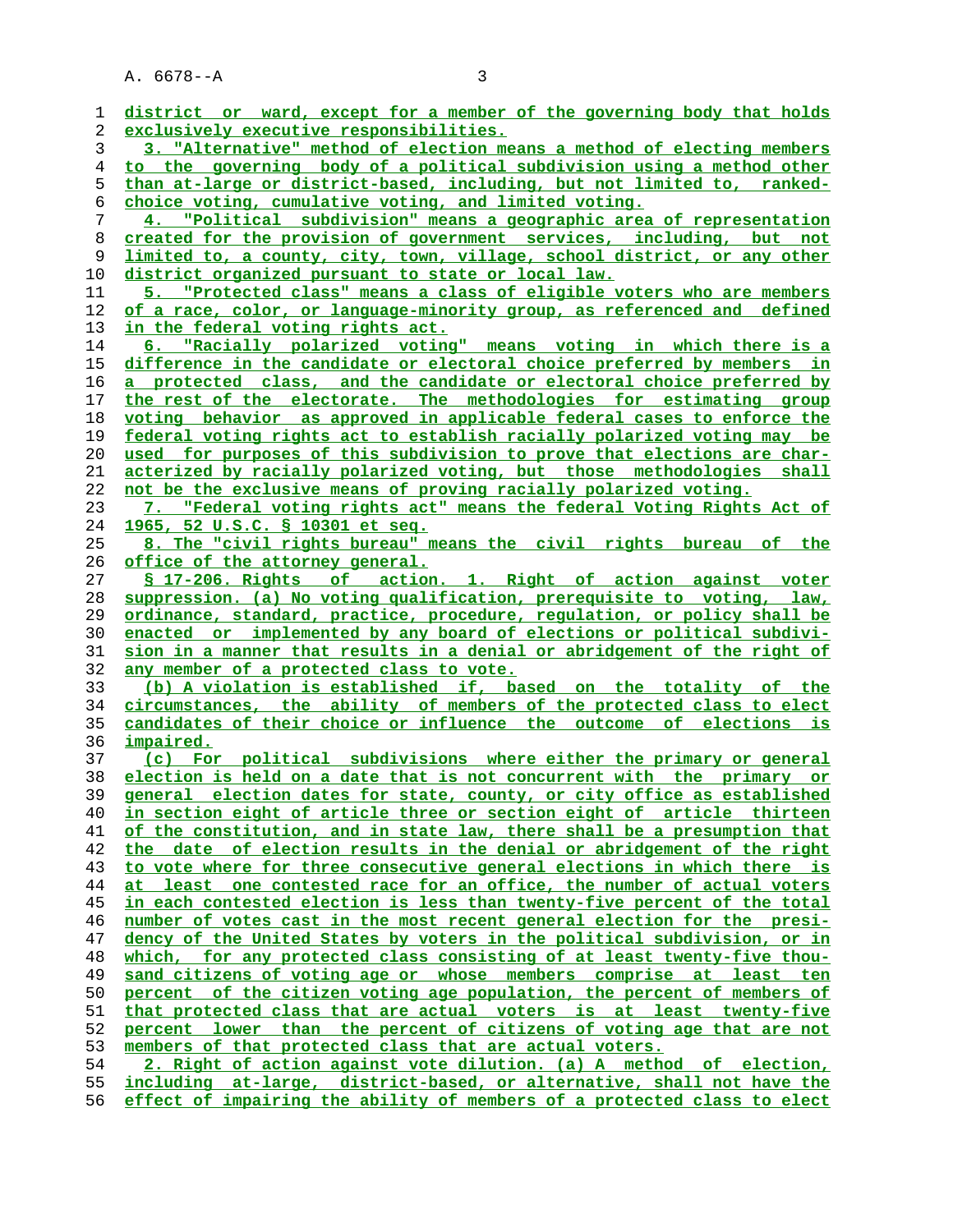**candidates of their choice or influence the outcome of elections, as a result of the dilution or the abridgment of the rights of members of the protected class. (b) A violation of this subdivision shall be: (i) established if a political subdivision uses an at-large method of election and it is shown that either: (A) voting patterns of members of the protected class within the political subdivision are racially polar- ized; or (B) under the totality of the circumstances, the ability of members of the protected class to elect candidates of their choice or influence the outcome of elections is impaired; or (ii) established if a political subdivision uses a district-based or alternative method of election and it is shown that candidates or elec- toral choices preferred by members of the protected class would usually be defeated, and either: (A) voting patterns of members of the protected class within the political subdivision are racially polarized; or (B) under the totality of the circumstances, the ability of members of the protected class to elect candidates of their choice or influence the outcome of elections is impaired; or (iii) presumptively established if it is shown that the political subdivision used race, color, or language-minority group, or another characteristic that serves as a proxy for race, color, or language-mi- nority group, for the purpose of districting or redistricting. A poli- tical subdivision shall only rebut this presumption by showing that race, color, or language-minority group, or another characteristic that serves as a proxy for race, color, or language-minority group, was used to the extent necessary to comply with this title, the federal voting rights act, the constitution, or the constitution of the United States. (c) In assessing whether voting patterns of members of the protected class within the political subdivision are racially polarized or whether candidates or electoral choices preferred by members of the protected class would usually be defeated: (i) elections conducted prior to the filing of an action pursuant to this subdivision are more probative than elections conducted after the filing of the action; (ii) evidence concerning elections for members of the governing body of the political subdivision are more probative than evidence concerning other elections; (iii) statistical evidence is more probative than non-statistical evidence; (iv) where there is evidence that more than one protected class of eligible voters are politically cohesive in the political subdivision, members of each of those protected classes may be combined; (v) evidence concerning the intent on the part of the voters, elected officials, or the political subdivision to discriminate against a protected class is not required; (vi) evidence that voting patterns and election outcomes could be explained by factors other than racially polarized voting, including but not limited to partisanship, shall not be considered; (vii) evidence that sub-groups within a protected class have different voting patterns shall not be considered; (viii) evidence concerning whether members of a protected class are geographically compact or concentrated shall not be considered, but may be a factor in determining an appropriate remedy; and (ix) evidence concerning project- ed changes in population or demographics shall not be considered, but may be a factor, in determining an appropriate remedy. 3. Evaluation of totality of the circumstances. In assessing whether, under the totality of the circumstances, the ability of members of the protected class to elect candidates of their choice or influence the outcome of elections is impaired, factors that may be considered shall include, but not be limited to: (a) the history of discrimination in the**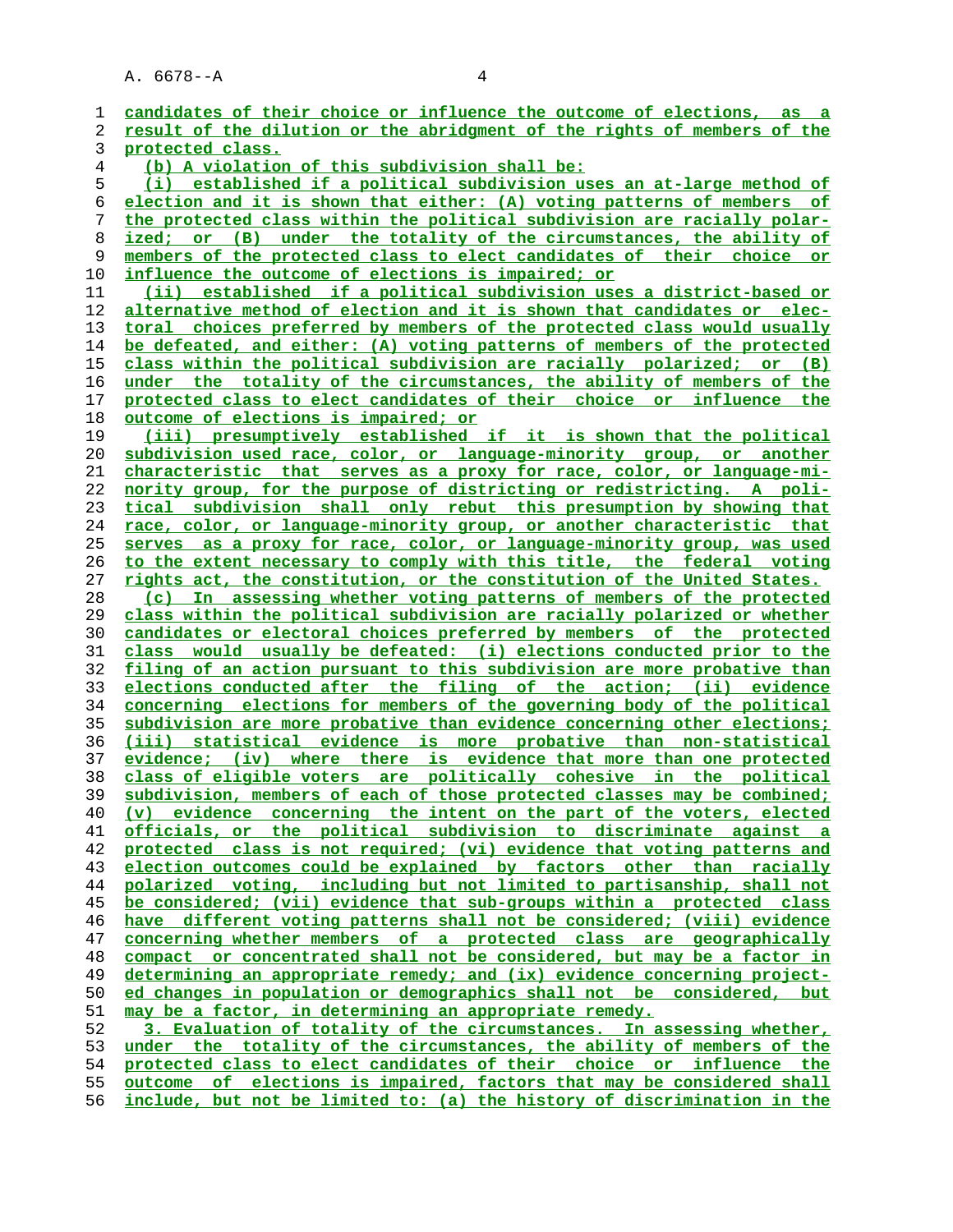**political subdivision, geographic region, or the state; (b) the extent to which members of the protected class have been elected to office in the political subdivision; (c) the use of any voting qualification, prerequisite to voting, law, ordinance, standard, practice, procedure, regulation, or policy that may enhance the dilutive effects of the election scheme; (d) denial of access of either eligible voters or candidates who are members of the protected class to those processes determining which groups of candidates will receive access to the ballot, financial support, or other support in a given election; (e) the extent to which members of the protected class contribute to political campaigns at lower rates; (f) the extent to which members of a protected class in the state or political subdivision vote at lower rates than other members of the electorate; (g) the extent to which members of the protected class are disadvantaged in areas including but not limited to education, employment, health, criminal justice, housing, land use, or environmental protection; (h) the extent to which members of the protected class are disadvantaged in other areas which may hinder their ability to participate effectively in the political process; (i) the use of overt or subtle racial appeals in political campaigns; (j) a signif- icant lack of responsiveness on the part of elected officials to the particularized needs of members of the protected class; and (k) whether the political subdivision has a compelling policy justification for adopting or maintaining the method of election or the voting qualifica- tion, prerequisite to voting, law, ordinance, standard, practice, proce- dure, regulation, or policy. No factor is dispositive or necessary to establish the existence of racially polarized voting. Evidence of these factors concerning the state, private actors, or other political subdi- visions in the geographic region may be considered but is less probative than evidence concerning the political subdivision itself. 4. Standing. Any aggrieved person, organization whose membership includes or is likely to include aggrieved persons, organization whose mission would be frustrated by a violation of this section, organization that would expend resources in order to fulfill its mission as a result of a violation of this section, or the attorney general may file an action pursuant to this section in the supreme court of the county in which the political subdivision is located. 5. Remedies. (a) Upon a finding of a violation of any provision of this section, the court shall implement appropriate remedies that are tailored to remedy the violation. Remedies may include, but shall not be limited to: (i) a district-based method of election; (ii) an alternative method of election; (iii) new or revised districting or redistricting plans; (iv) elimination of staggered elections so that all members of the governing body are elected on the same date; (v) increasing the size of the governing body; (vi) moving the dates of elections to be concurrent with the primary or general election dates for state, county, or city office as estab- lished in section eight of article three or section eight of article thirteen of the constitution; (vii) additional voting hours or days; (viii) additional polling locations; (ix) additional means of voting such as voting by mail; (x) ordering of special elections; (xi) requiring expanded opportunities for voter registration; (xii) requiring additional voter education;**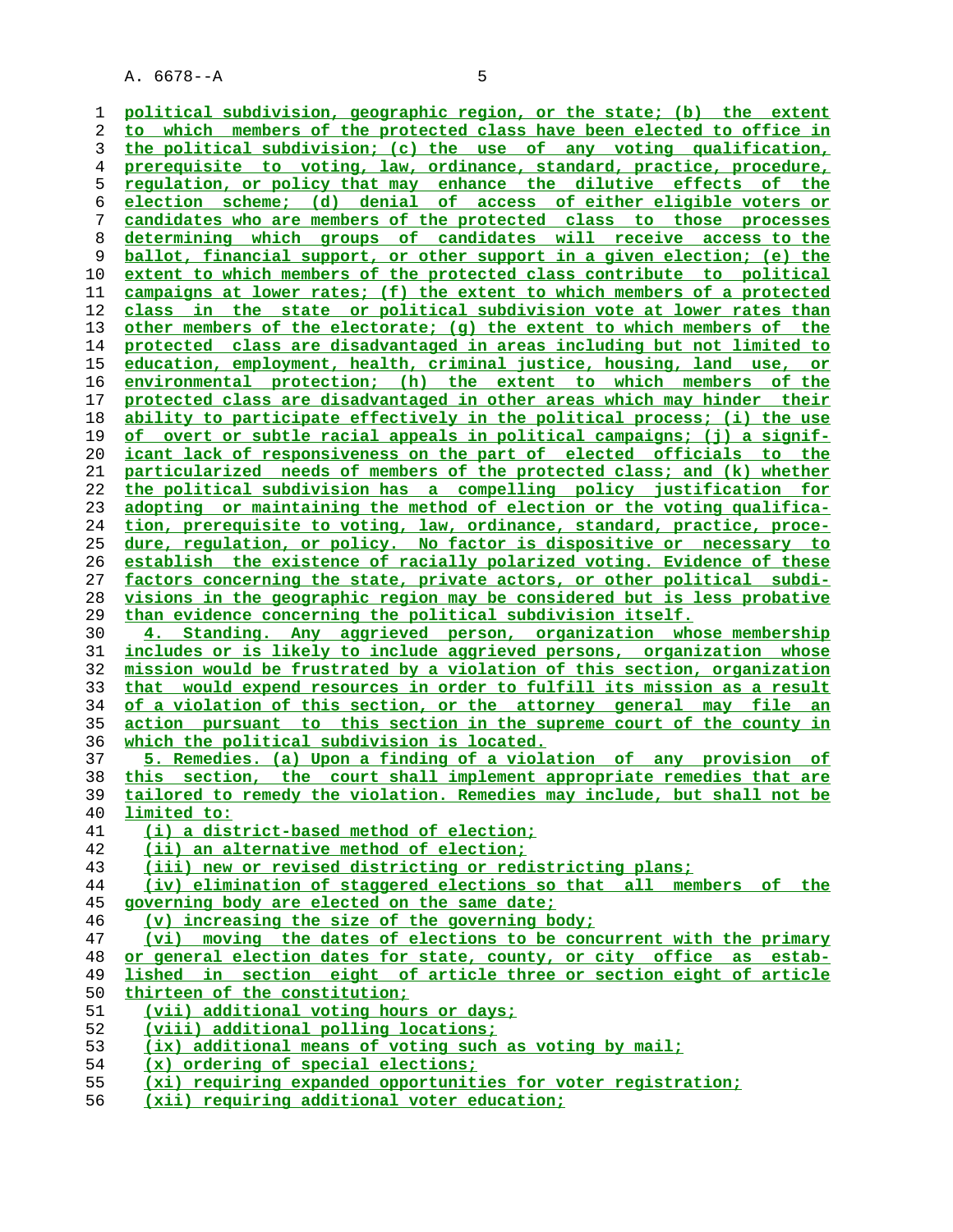**(xiii) modifying the election calendar; or (xiv) the restoration or addition of persons to registration lists. (b) The court shall only adopt a remedy that will not diminish the ability of minority groups to participate in the political process and to elect their preferred candidates to office. The court shall consider proposed remedies by any parties and interested non-parties, and shall not provide deference or priority to a proposed remedy because it is proposed by the political subdivision. This title gives the court authority to implement remedies notwithstanding any other provision of law, including any other state or local law. 6. Procedures for implementing new or revised districting or redis- tricting plans. The governing body of a political subdivision with the authority under this title and all applicable state and local laws to enact and implement a new method of election that will replace the poli- tical subdivision's at-large method of election with a district-based or alternative method of election, or enact and implement a new districting or redistricting plan, shall undertake each of the steps enumerated in this subdivision, if proposed subsequent to receipt of a NYVRA notifica- tion letter, as defined in subdivision seven of this section, or the filing of a claim pursuant to this title or the federal voting rights act. (a) Before drawing a draft districting or redistricting plan or plans of the proposed boundaries of the districts, the political subdivision shall hold at least two public hearings over a period of no more than thirty days, at which the public is invited to provide input regarding the composition of the districts. Before these hearings, the political subdivision may conduct outreach to the public, including to non-Engl- ish-speaking communities, to explain the districting or redistricting process and to encourage public participation. (b) After all draft districting or redistricting plans are drawn, the political subdivision shall publish and make available for release at least one draft districting or redistricting plan and, if members of the governing body of the political subdivision will be elected in their districts at different times to provide for staggered terms of office, the potential sequence of the elections. The political subdivision shall also hold at least two additional hearings over a period of no more than forty-five days, at which the public is invited to provide input regard- ing the content of the draft districting or redistricting plan or plans and the proposed sequence of elections, if applicable. The draft districting or redistricting plan or plans shall be published at least seven days before consideration at a hearing. If the draft districting or redistricing plan or plans are revised at or following a hearing, the revised versions shall be published and made available to the public for at least seven days before being adopted. (c) In determining the final sequence of the district elections conducted in a political subdivision in which members of the governing body will be elected at different times to provide for staggered terms of office, the governing body shall give special consideration to the purposes of this title, and it shall take into account the preferences expressed by members of the districts. 7. Notification requirement and safe harbor for judicial actions. Before commencing a judicial action against a political subdivision**

**under this section, a prospective plaintiff shall send by certified mail a written notice to the clerk of the political subdivision, or, if the political subdivision does not have a clerk, the governing body of the political subdivision, against which the action would be brought,**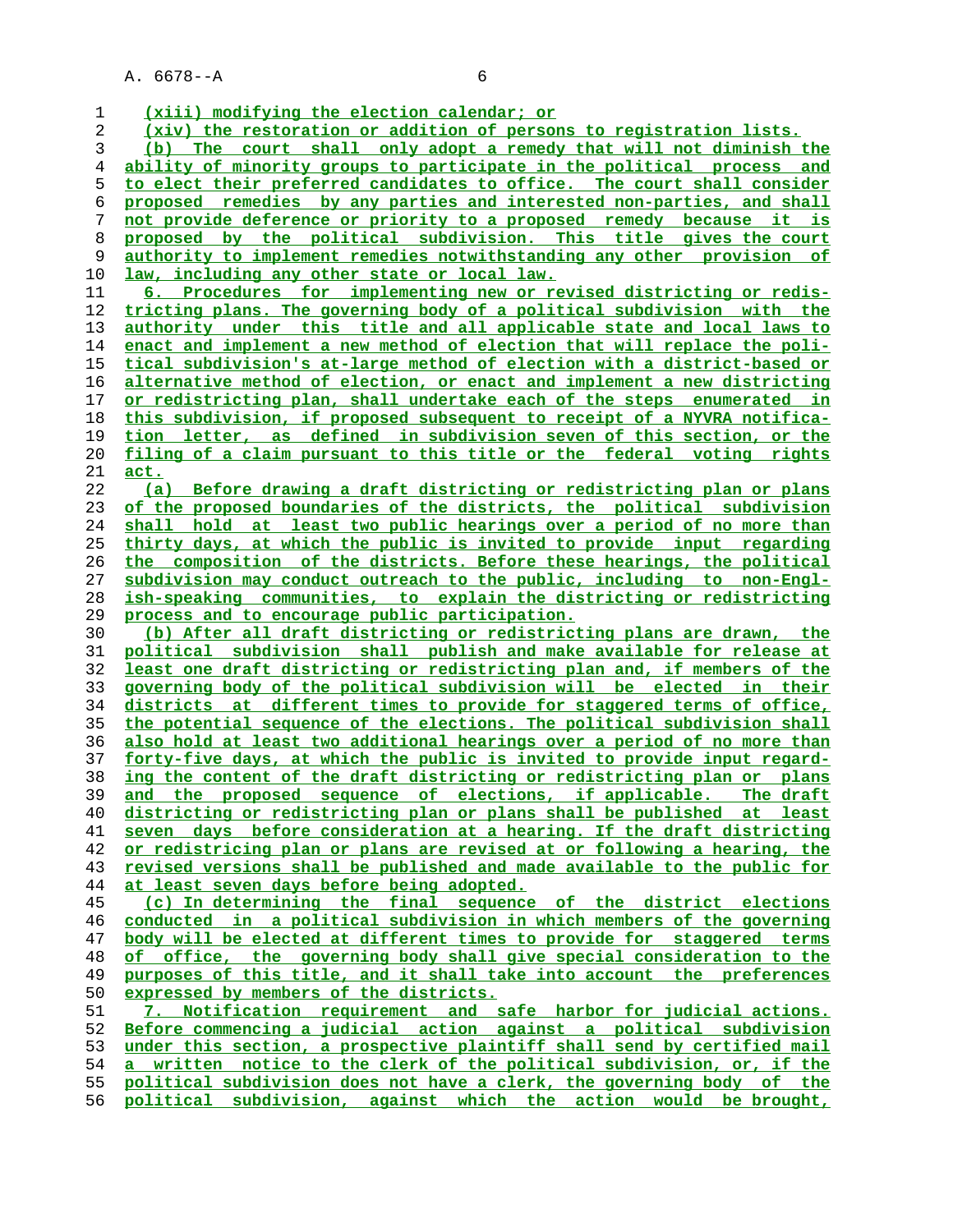**asserting that the political subdivision may be in violation of this title. This written notice shall be referred to as a "NYVRA notification letter" in this title. For actions against a school district or any other political subdivision that holds elections governed by the educa- tion law, the prospective plaintiff shall also send by certified mail a copy of the NYVRA notification letter to the commissioner of education. (a) A prospective plaintiff shall not commence a judicial action against a political subdivision under this section within fifty days of sending to the political subdivision a NYVRA notification letter. (b) Before receiving a NYVRA notification letter, or within fifty days of mailing of a NYVRA notification letter, the governing body of a poli- tical subdivision may pass a resolution affirming: (i) the political subdivision's intention to enact and implement a remedy for a potential violation of this title; (ii) specific steps it will undertake to facil- itate approval and implementation of such a remedy; and (iii) a schedule for enacting and implementing such a remedy. Such a resolution shall be referred to as a "NYVRA resolution" in this title. If a political subdi- vision passes a NYVRA resolution, a prospective plaintiff shall not commence an action to enforce this section against the political subdi- vision within ninety days of the resolution's passage. For actions against a school district, the commissioner of education may order the enactment of an NYVRA resolution pursuant to the commissioner's authori- ty under section three hundred five of the education law. (c) If the governing body of a political subdivision lacks the author- ity under this title or applicable state law or local laws to enact or implement a remedy identified in a NYVRA resolution within ninety days after the passage of the NYVRA resolution, or if the political subdivi- sion is a covered entity as defined under section 17-212 of this title, the governing body of the political subdivision may undertake the steps enumerated in the following provisions upon passage of a NYVRA resol- ution: (i) The governing body of the political subdivision may approve a proposed remedy that complies with this title and submit such a proposed remedy to the civil rights bureau. Such a submission shall be referred to as a "NYVRA proposal" in this title. (ii) Prior to passing a NYVRA proposal, the political subdivision shall hold at least one public hearing, at which the public is invited to provide input regarding the NYVRA proposal. Before this hearing, the political subdivision may conduct outreach to the public, including to non-English-speaking communities, to encourage public participation. (iii) Within sixty days of receipt of a NYVRA proposal, the civil rights bureau shall either grant or deny approval of the NYVRA proposal. (iv) The civil rights bureau shall only grant approval to the NYVRA proposal if it concludes that: (A) the political subdivision may be in violation of this title; (B) the NYVRA proposal would remedy any poten- tial violation of this title; (C) the NYVRA proposal is unlikely to violate the constitution or any federal law; (D) the NYVRA proposal will not diminish the ability of minority groups to participate in the poli- tical process and to elect their preferred candidates to office; and (E) implementation of the NYVRA proposal is feasible. The civil rights bureau may grant approval to the NYVRA proposal notwithstanding any other provision of law, including any other state or local law. (v) If the civil rights bureau grants approval, the NYVRA proposal shall be enacted and implemented immediately, notwithstanding any other provision of law, including any other state or local law. If the poli- tical subdivision is a covered entity as defined under section 17-212 of**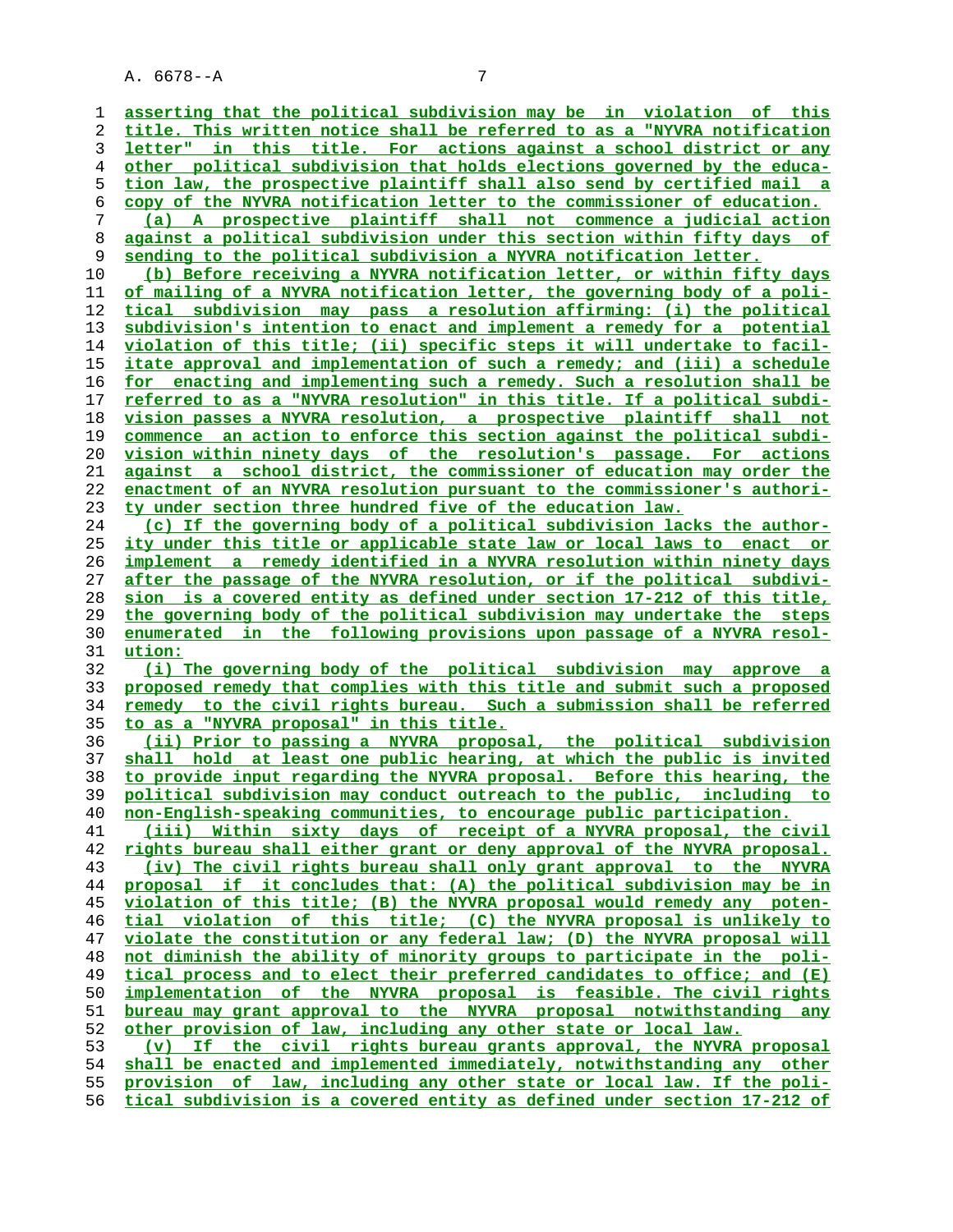| 1  | this title, there shall be no need for the political subdivision to also |
|----|--------------------------------------------------------------------------|
| 2  | obtain preclearance for the NYVRA proposal pursuant to such section.     |
| 3  | If the civil rights bureau denies approval, the NYVRA proposal<br>(vi)   |
| 4  | shall not be enacted or implemented. The civil rights bureau shall       |
| 5  | interpose objections explaining its basis and may, in its discretion,    |
| 6  | indicate another NYVRA proposal for which it would grant approval.       |
| 7  | (vii) If the civil rights bureau does not respond, the NYVRA proposal    |
| 8  | shall not be enacted or implemented.                                     |
| 9  | (d) A political subdivision that has passed a NYVRA resolution may       |
| 10 | enter into an agreement with a prospective plaintiff who sends a NYVRA   |
| 11 | notification letter providing that such a prospective plaintiff shall    |
| 12 | not commence an action to enforce this section against the political     |
| 13 | subdivision for an additional ninety days. This written agreement may be |
| 14 | referred to as a "NYVRA extension agreement". The NYVRA extension agree- |
| 15 | ment shall include a requirement that either the political subdivision   |
| 16 | shall enact and implement a remedy that complies with this title or the  |
| 17 | political subdivision shall pass a NYVRA proposal and submit it to the   |
| 18 | civil rights bureau.                                                     |
| 19 | (e) If, pursuant to a process commenced by a NYVRA notification          |
| 20 | letter, a political subdivision enacts or implements a remedy or the     |
| 21 | civil rights bureau grants approval to a NYVRA proposal, a prospective   |
| 22 | plaintiff who sent the NYVRA notification letter may, within thirty days |
| 23 | of the enactment or implementation of the remedy or approval of the      |
| 24 | NYVRA proposal, demand reimbursement for the cost of the work product    |
| 25 | generated to support the NYVRA notification letter. A prospective plain- |
| 26 | tiff shall make the demand in writing and shall substantiate the demand  |
| 27 | with financial documentation, such as a detailed invoice for demography  |
| 28 | services or for the analysis of voting patterns in the political subdi-  |
| 29 | vision. A political subdivision may request additional documentation if  |
| 30 | the provided documentation is insufficient to corroborate the claimed    |
| 31 | costs. A political subdivision shall reimburse a prospective plaintiff   |
| 32 | for reasonable costs claimed, or in an amount to which the parties mutu- |
| 33 | ally agree. The cumulative amount of reimbursements to all prospective   |
| 34 | plaintiffs, except for actions brought by the attorney general, shall    |
| 35 | not exceed forty-three thousand dollars, as adjusted annually to the     |
| 36 | consumer price index for all urban consumers, United States city aver-   |
| 37 | published by the United States department of labor. To the<br>age, as    |
| 38 | extent a prospective plaintiff who sent the NYVRA notification letter    |
| 39 | and a political subdivision are unable to come to a mutual agreement,    |
| 40 | either party may file a declaratory judgment action to obtain a clarifi- |
| 41 | cation of rights.                                                        |
| 42 | (f) Notwithstanding the provisions of this subdivision, if the first     |
| 43 | day for designating petitions for a political subdivision's next regular |
| 44 | election to select members of its governing board has begun or is sched- |
| 45 | uled to begin within thirty days, or if a political subdivision is sche- |
| 46 | duled to conduct any election within one hundred twenty days, a plain-   |
| 47 | tiff alleging any violation of this title may commence a judicial action |
| 48 | against a political subdivision under this section, provided that the    |
| 49 | relief sought by such a plaintiff includes preliminary relief for that   |
| 50 | election. Prior to or concurrent with commencing such a judicial action, |
| 51 | any such plaintiff shall also submit a NYVRA notification letter to the  |
| 52 | political subdivision. If a judicial action commenced under this         |
| 53 | provision is withdrawn or dismissed for mootness because the political   |
| 54 | subdivision has enacted or implemented a remedy or the civil rights      |
| 55 | bureau has granted approval of a NYVRA proposal pursuant to a process    |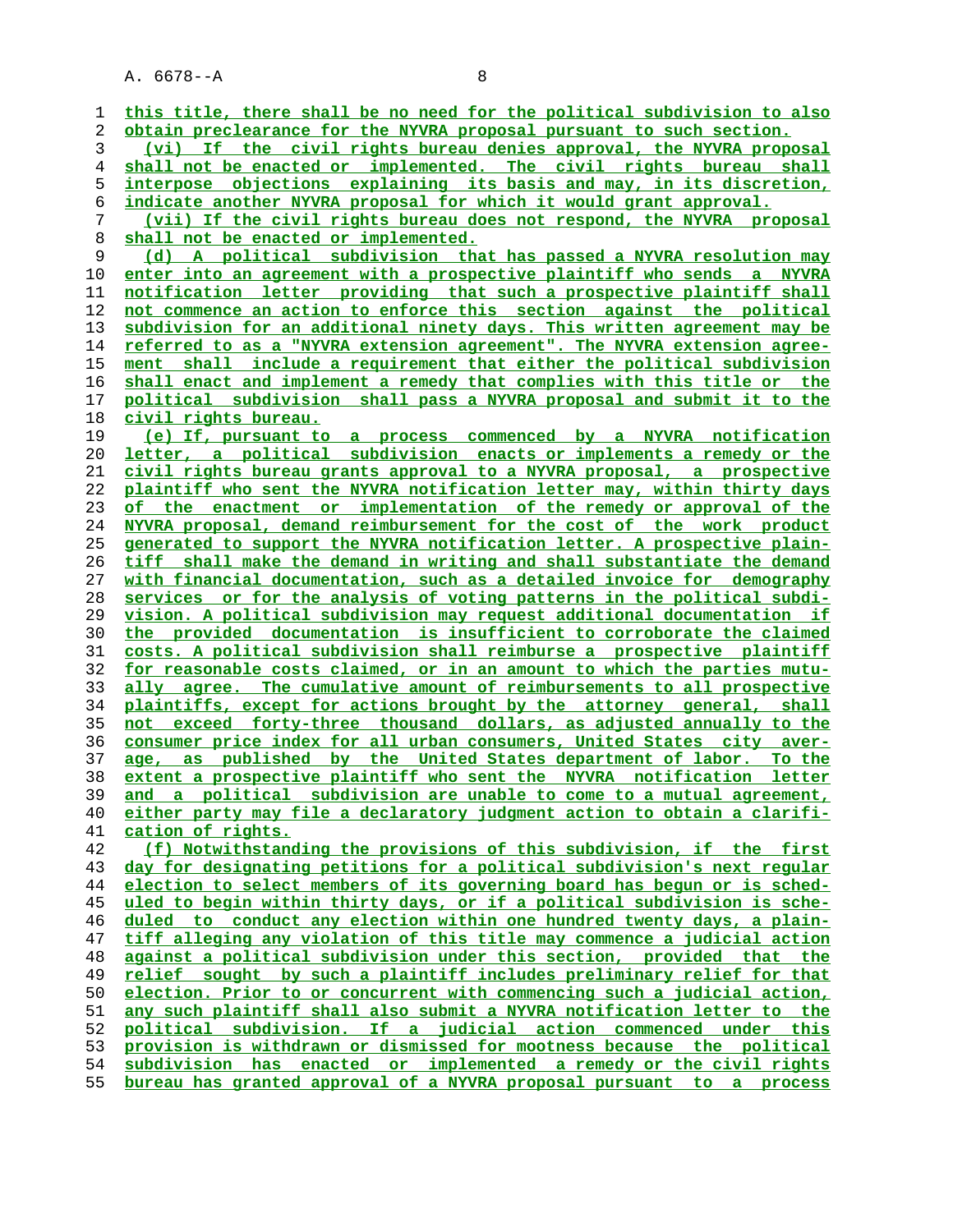| ı  | commenced by a NYVRA notification letter, any such plaintiff may only       |
|----|-----------------------------------------------------------------------------|
| 2  | demand reimbursement pursuant to this subdivision.                          |
| 3  | § 17-208. Maintenance of voting and election data. 1. Establishment         |
| 4  | <u>of a statewide database. There shall be established within the state</u> |
| 5  | university of New York a repository of the data necessary to assist the     |
| 6  | state and all political subdivisions with evaluating whether and to what    |
| 7  | extent existing laws and practices with respect to voting and elections     |
| 8  | are consistent with the public policy expressed in this title, imple-       |
| 9  | menting best practices in voting and elections to achieve the purposes      |
| 10 | of this title, and to investigate potential infringements upon the right    |
| 11 | to vote. This repository shall be referred to as the "statewide data-       |
| 12 | base" in this title.                                                        |
| 13 | 2. Director of the statewide database. The operation of the statewide       |
| 14 | database shall be the responsibility of the director of the statewide       |
| 15 | database, hereinafter referred to in this title as the "director", who      |
| 16 | shall be a member of the faculty of the state university of New York        |
| 17 | with doctoral-level expertise in demography, statistical analysis, and      |
| 18 | electoral systems. The director shall be appointed by the governor.         |
| 19 | 3. Statewide database staff. The director shall appoint such staff as       |
| 20 | are necessary to implement and maintain the statewide database.             |
| 21 | 4. Data, information, and estimates maintained. The statewide database      |
| 22 | shall maintain in electronic format at least the following data and         |
| 23 | records for at least the previous twelve year period:                       |
| 24 | (a) Estimates of the total population, voting age population, and           |
| 25 | citizen voting age population by race, color, and language-minority         |
| 26 | group, broken down to the election district level on a year-by-year         |
| 27 | basis for every political subdivision in the state, based on data from      |
| 28 | the United States census bureau, American community survey, or data of      |
| 29 | comparable quality collected by a public office.                            |
| 30 | (b) Election results at the election district level for every state-        |
| 31 | wide election and every election in every political subdivision.            |
| 32 | (c) Contemporaneous voter registration lists, voter history files,          |
| 33 | election day poll site locations, and early voting site locations, for      |
| 34 | every election in every political subdivision.                              |
| 35 | (d) Contemporaneous maps, descriptions of boundaries, and shapefiles        |
| 36 | for election districts.                                                     |
| 37 | (e) Election day or early voting poll sites including, but not limited      |
| 38 | to, lists of election districts assigned to each polling place, if          |
| 39 | applicable.                                                                 |
| 40 | (f) Districting or redistricting plans for every election in every          |
| 41 | political subdivision.                                                      |
| 42 | (g) Any other data that the director deems advisable to maintain in         |
| 43 | furtherance of the purposes of this title.                                  |
| 44 | 5. Public availability of data. Except for any data, information, or        |
| 45 | estimates that identifies individual voters, the data, information, and     |
| 46 | estimates maintained by the statewide database shall be posted online       |
| 47 | and made available to the public at no cost.                                |
| 48 | 6. Data on race, color, and language-minority groups. The statewide         |
| 49 | database shall prepare any estimates made pursuant to this section by       |
| 50 | applying the most advanced, peer-reviewed, and validated methodologies.     |
| 51 | 7. Calculation and publication of political subdivisions required to        |
| 52 | provide assistance to language-minority groups. On or before February       |
| 53 | twenty-eighth, two thousand twenty-three and every third year thereaft-     |
| 54 | er, the statewide database shall publish on its web site and transmit to    |
| 55 | the state board of elections for dissemination to the county boards of      |
| 56 | elections and for the state education department a list of political        |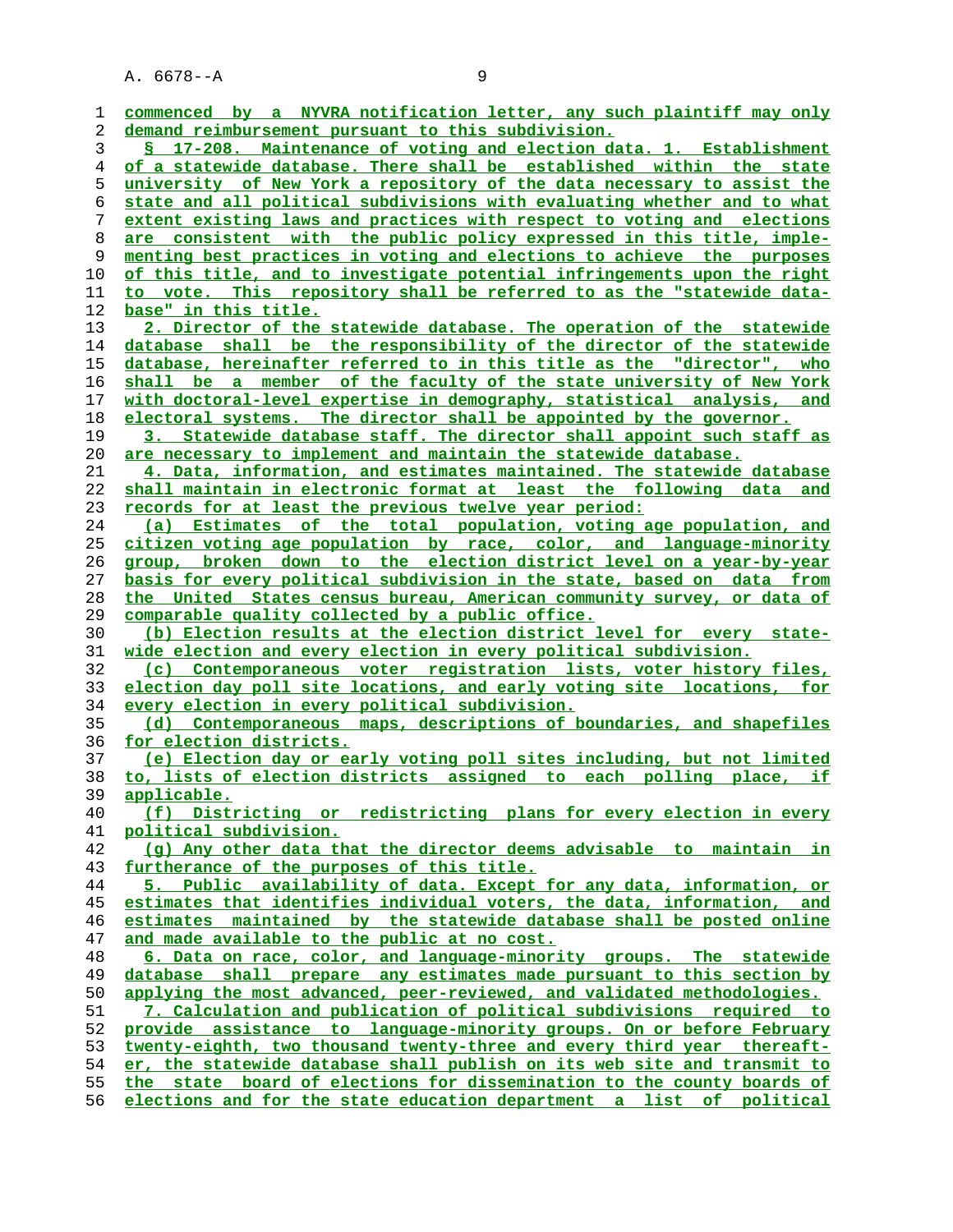**subdivisions required pursuant to this section to provide assistance to members of language-minority groups and each language in which those political subdivisions are required to provide assistance. The boards of elections shall transmit the list described herein to all political subdivisions within their jurisdiction. 8. Duty to send data and information to statewide database. Upon the certification of election results and the completion of the voter histo- ry file after each election, each election authority shall transmit copies of: (a) election results at the election district level; (b) contemporaneous voter registration lists; (c) voter history files; (d) maps, descriptions, and shapefiles for election districts; and (e) lists of election day poll site and early voting sites and lists, shapefiles, or descriptions of the election districts assigned to each election day poll site or early voting site. As used in this subdivision, the term "election authority" refers to the agency primarily responsible for maintaining the records listed in subdivision four of this section and include any board of election, as well as general purpose local govern- ments or special purpose local governments that administer their own elections or maintain their own voting and election records. 9. Technical assistance to political subdivisions. Staff at the state- wide database may provide non-partisan technical assistance to political subdivisions, scholars, and the general public seeking to use the resources of the statewide database. 10. Presumption of validity. The data, information, and estimates maintained by the statewide database shall be granted a rebuttable presumption of validity by any court concerning any claim brought pursu- ant to this title. § 17-210. Assistance for language-minority groups. 1. Political subdi- visions required to provide language assistance. A board of elections or a political subdivision that administers elections shall provide language-related assistance in voting and elections to a language-minor- ity group in a political subdivision if the director determines, based on data from the American community survey, or data of comparable quali- ty collected by a public office, that: (a) more than two percent of the citizens of voting age of a political subdivision are members of a single language-minority group and speak English "less than very well" according to the American community survey; (b) more than four thousand of the citizens of voting age of such political subdivision are members of a single language-minority group and speak English "less than very well" according to the American commu- nity survey; or (c) in the case of a political subdivision that contains all or any part of a Native American reservation, more than two percent of the Native American citizens of voting age within the Native American reser- vation are members of a single language-minority group and speak English "less than very well" according to the American community survey. For the purposes of this paragraph, "Native American" is defined to include any persons recognized by the United States census bureau or New York as "American Indian" or "Alaska Native". 2. Language assistance to be provided. When the director determines that a board of elections or political subdivision shall provide language assistance to a particular minority group, such board of elections or political subdivision shall provide voting materials in the**

**covered language of an equal quality of the corresponding English**

**language materials, including registration or voting notices, forms,**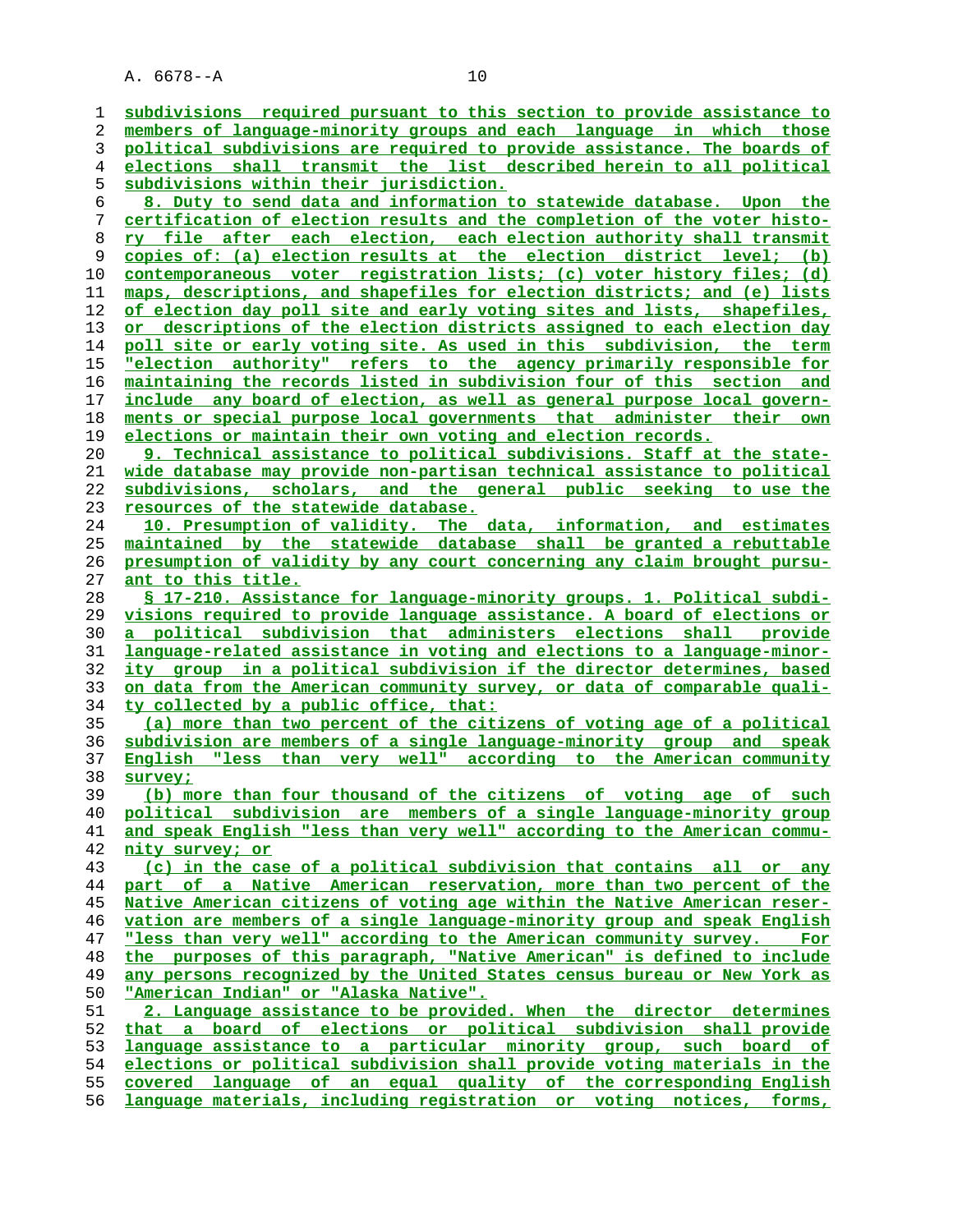**instructions, assistance, or other materials or information relating to the electoral process, including ballots. Whenever any such board of elections or political subdivision provides any registration or voting notices, forms, instructions, assistance, or other materials or informa- tion relating to the electoral process, including ballots, in a covered political subdivision, it shall provide them in the language of the applicable minority group as well as in the English language, provided that where the language of the applicable minority group is oral or unwritten or in the case of some American Indians, if the predominant language is historically unwritten, the board of elections or political subdivision is only required to furnish oral instructions, assistance, or other information relating to registration and voting. 3. Action for declaratory judgment for English-only voting materials. A board of elections or political subdivision that shall provide language assistance to a particular minority group, which seeks to provide English-only materials notwithstanding the determination of the director, may file an action against the state for a declaratory judg- ment permitting such provision. The court shall grant the requested relief if it finds that the determination of the director was unreason- able or an abuse of discretion. § 17-212. Preclearance. 1. Preclearance. To ensure that the right to vote is not denied or abridged on account of race, color, or language- minority group, as a result of the enactment or implementation of a covered policy, as defined in subdivision two of this section, after the effective date of this section, the enactment or implementation of a covered policy by a covered entity, as defined in subdivision three of this section, shall be subject to preclearance by the civil rights bureau or by a designated court as set forth in this section. 2. Covered policies. A "covered policy" shall include any new or modi- fied voting qualification, prerequisite to voting, law, ordinance, stan- dard, practice, procedure, regulation, or policy concerning any of the following topics: (a) Districting or redistricting; (b) Method of election; (c) Form of government; (d) Annexation of a political subdivision; (e) Incorporation of a political subdivision; (f) Consolidation or division of political subdivisions; (g) Removal of voters from enrollment lists or other list maintenance activities; (h) Number, location, or hours of any election day or early voting poll site; (i) Dates of elections and the election calendar, except with respect to special elections; (j) Registration of voters; (k) Assignment of election districts to election day or early voting poll sites; (l) Assistance offered to members of a language-minority group; and (m) The civil rights bureau may designate additional topics for inclu- sion in this list pursuant to a rule promulgated under the state admin- istrative procedure act, if it determines that a new or modified voting qualification, prerequisite to voting, law, ordinance, standard, prac- tice, procedure, regulation, or policy concerning such topics may have the effect of denying or abridging the right to vote on account of race,**

**color, or language-minority group.**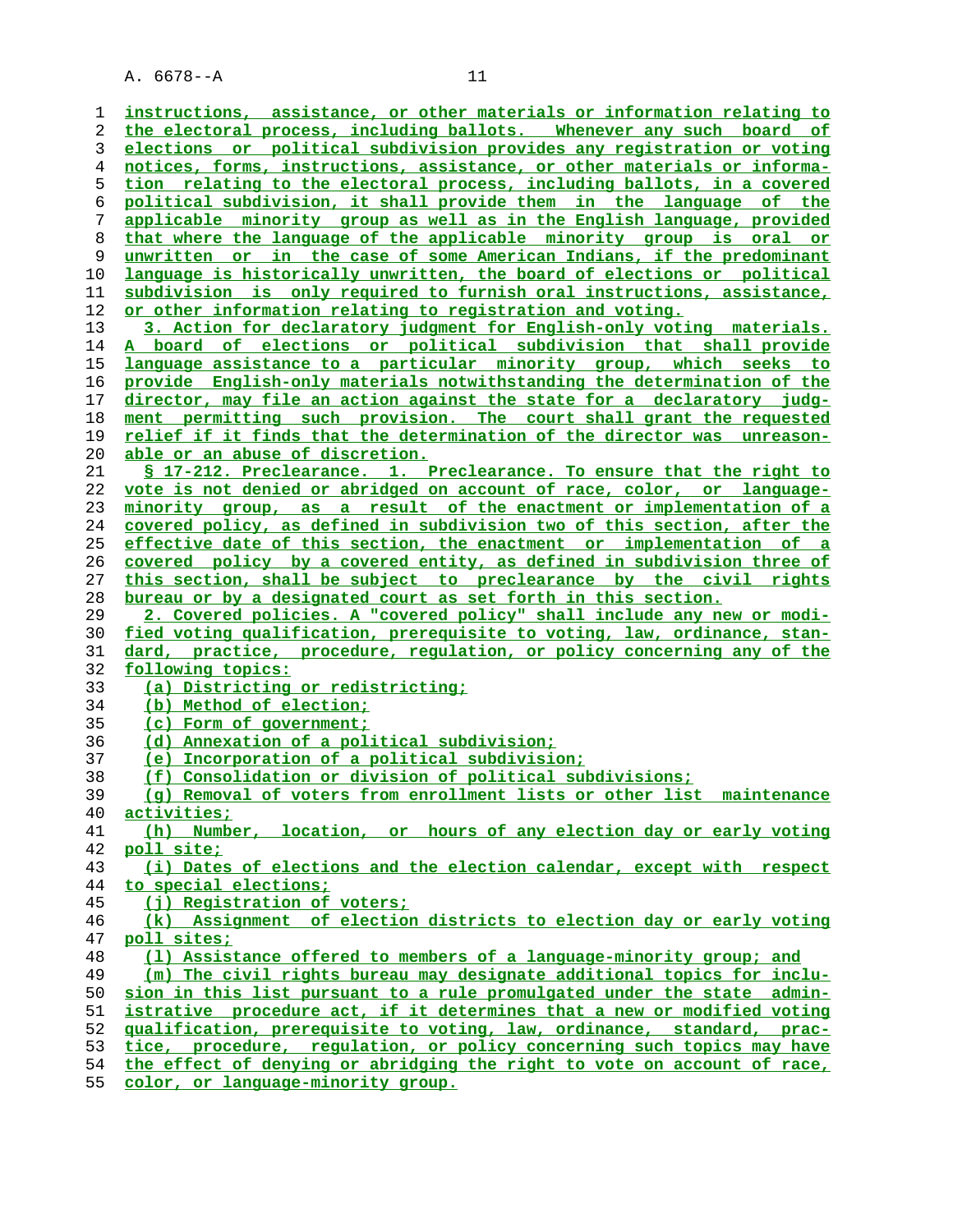**3. Covered entity. A "covered entity" shall include: (a) any political subdivision which, within the previous twenty-five years, has become subject to a court order or government enforcement action based upon a finding of any violation of this title, the federal voting rights act, the fifteenth amendment to the United States constitution, or a voting- related violation of the fourteenth amendment to the United States constitution; (b) any political subdivision which, within the previous five years, has failed to comply with its obligations to provide data or information to the statewide database, as stated in section 17-208 of this title; (c) any political subdivision which, within the previous twenty-five years, has become subject to at least three court orders or government enforcement actions based upon a finding of any violation of any state or federal civil rights law or the fourteenth amendment to the United States constitution concerning discrimination against members of a protected class; (d) any county in which, based on data provided by the division of criminal justice services, the combined misdemeanor and felony arrest rate of members of any protected class consisting of at least ten thousand citizens of voting age or whose members comprise at least ten percent of the citizen voting age population of the county, exceeds that of the citizen voting age population of the county as a whole by at least twenty percent at any point within the previous ten years; or (e) any political subdivision in which, based on data made available by the United States census, the dissimilarity index of any protected class consisting of at least twenty-five thousand citizens of voting age or whose members comprise at least ten percent of the citizen voting age population of the political subdivision, is in excess of fifty with respect to non-Hispanic white citizens of voting age within the political subdivision at any point within the previous ten years. If any covered entity is a political subdivision in which a board of elections has been established, that board of elections shall also be deemed a covered entity. If any political subdivision in which a board of elections has been established contains a covered entity fully within its borders, that political subdivision and that board of elections shall both be deemed a covered entity. 4. Preclearance by civil rights bureau. A covered entity may obtain preclearance for a covered policy from the civil rights bureau pursuant to the following process: (a) The covered entity shall submit the covered policy in writing to the civil rights bureau of the office of the attorney general. If the covered entity is a county or city board of elections, it shall contem- poraneously provide a copy of the covered policy to the state board of elections. (b) The civil rights bureau shall grant or deny preclearance within the following time periods: (i) For any covered policy concerning the designation of poll sites or the assignment of election districts to poll sites, whether for election day or early voting, the civil rights bureau shall grant or deny preclearance within thirty days following the receipt of submission. If the civil rights bureau grants preclearance, it may, in its discretion, designate preclearance as "preliminary" in which case the civil rights bureau may deny preclearance within sixty days following the receipt of**

**submission of the covered policy.**

**(ii) For any other covered policy, the civil rights bureau shall grant**

**or deny preclearance within sixty days following the receipt of submission of the covered policy.**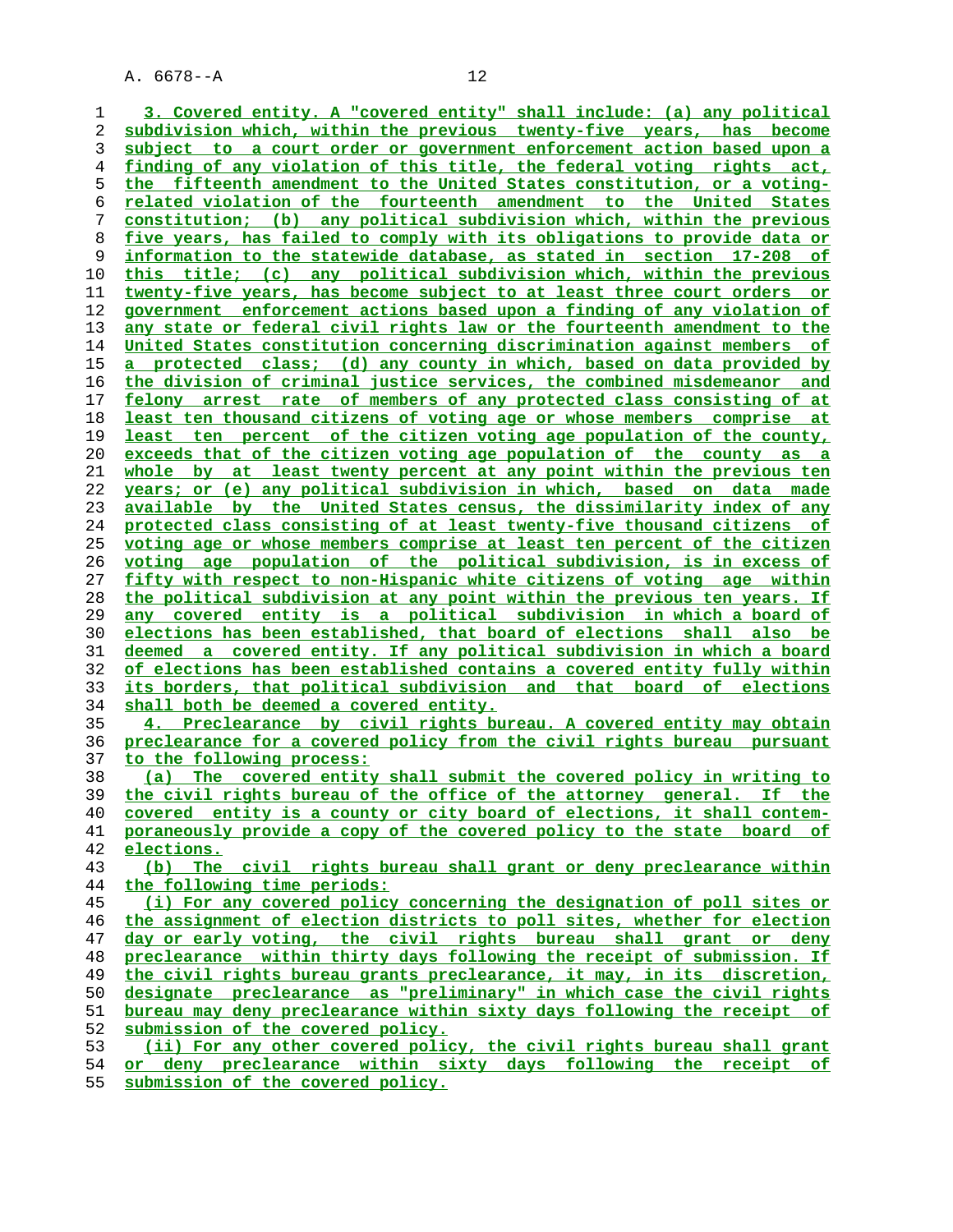| 1        |                                                                                |
|----------|--------------------------------------------------------------------------------|
|          | (iii) For any covered policy concerning the establishment of a                 |
| 2        | district-based or alternative method of election, districting or redis-        |
| 3        | tricting plans, or a change to the form of government of a political           |
| 4        | subdivision, the civil rights bureau may invoke up to two extensions of        |
| 5        | ninety days.                                                                   |
|          |                                                                                |
| 6        | (c) The civil rights bureau shall provide an opportunity for any               |
| 7        | interested party to submit written comments concerning any covered poli-       |
| 8        | cy prior to granting or denying preclearance.                                  |
| 9        | (d) The civil rights bureau shall grant preclearance only if it deter-         |
| 10       | mines that the covered policy will not diminish the ability of minority        |
| 11       | groups to participate in the political process and to elect their              |
|          |                                                                                |
| 12       | preferred candidates to office. If the civil rights bureau grants              |
| 13       | preclearance, the covered entity may enact or implement the covered            |
| 14       | policy immediately.                                                            |
| 15       | (e) If the civil rights bureau denies preclearance, the civil rights           |
| 16       | bureau shall interpose objections explaining its basis and the covered         |
| 17       | policy shall not be enacted or implemented.                                    |
| 18       | (f) If the civil rights bureau fails to respond within the time for            |
|          |                                                                                |
| 19       | response as established in this section, the covered policy shall be           |
| 20       | deemed precleared and the covered entity may enact or implement the            |
| 21       | covered policy.                                                                |
| 22       | (q) Appeal of any denial by the civil rights bureau may be heard in            |
| 23       | the supreme court for the county of New York, from which appeal may be         |
| 24       | taken according to the ordinary rules of appellate procedure. Due to the       |
|          |                                                                                |
| 25       | frequency and urgency of elections, actions brought pursuant to this           |
| 26       | section shall be subject to expedited pretrial and trial proceedings and       |
| 27       | receive an automatic calendar preference on appeal.                            |
| 28       | 5. Preclearance by a designated court. A covered entity may obtain             |
| 29       | preclearance for a covered policy from a court pursuant to the following       |
| 30       | process:                                                                       |
| 31       | (a) The covered entity shall submit the covered policy in writing to           |
|          |                                                                                |
| 32       | the following designated court in the judicial department within which         |
| 33       | the covered entity is located: (i) first judicial department: New York         |
| 34       | county; (ii) second judicial department: Westchester county; (iii)             |
| 35       |                                                                                |
|          | third judicial department: Albany county; and (iv) fourth judicial             |
|          |                                                                                |
| 36       | department: Erie county. If the covered entity is a county or city             |
| 37       | board of elections, it shall contemporaneously provide a copy of the           |
| 38       | covered policy to the state board of elections.                                |
| 39       | (b) The covered entity shall contemporaneously provide a copy of<br><u>the</u> |
| 40       | covered policy to the civil rights bureau. The failure of the covered          |
| 41       | entity to provide a copy of the covered policy to the civil rights             |
| 42       | bureau will result in an automatic denial of preclearance.                     |
| 43       | (c)                                                                            |
|          | The court shall grant or deny preclearance within sixty days                   |
| 44       | following the receipt of submission of the covered policy.                     |
| 45       | (d) The court shall grant preclearance only if it determines that the          |
| 46       | covered policy will not diminish the ability of minority groups to             |
| 47       | participate in the political process and to elect their preferred candi-       |
| 48       | dates to office. If the court grants preclearance, the covered entity          |
| 49       | may enact or implement the covered policy immediately.                         |
|          |                                                                                |
| 50       | (e) If the court denies preclearance, or fails to respond within sixty         |
| 51       | days, the covered policy shall not be enacted or implemented.                  |
| 52       | (f) Appeal of any denial may be taken according to the ordinary rules          |
| 53       | of appellate procedure. Due to the frequency and urgency of elections,         |
| 54       | actions brought pursuant to this section shall be subject to expedited         |
| 55<br>56 | pretrial and trial proceedings and receive an automatic calendar prefer-       |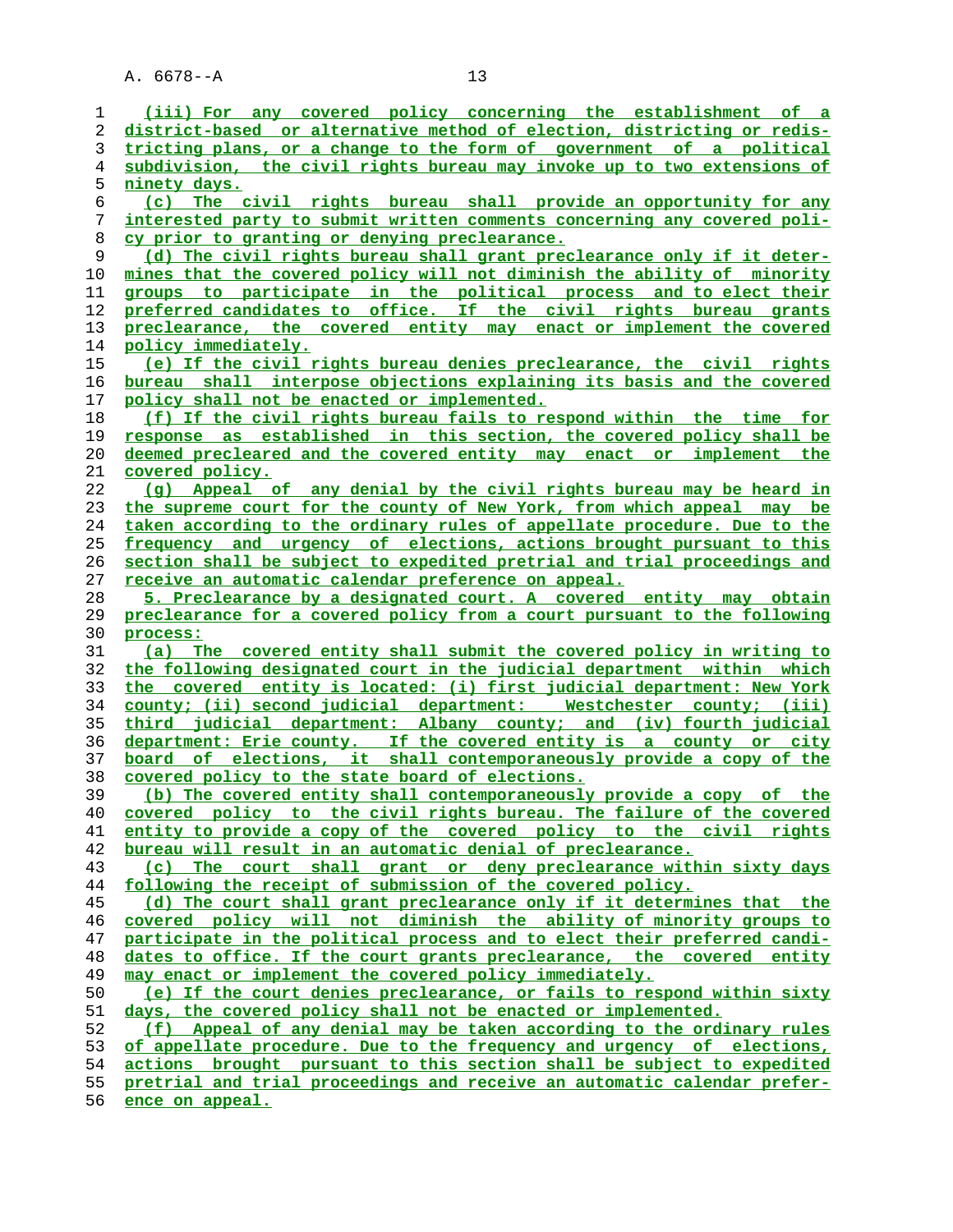**6. Failure to seek or obtain preclearance. If any covered entity enacts or implements a covered policy without seeking preclearance pursuant to this section, or enacts or implements a covered policy notwithstanding the denial of preclearance, either the civil rights bureau or any other party with standing to bring an action under this title may bring an action to enjoin the covered policy and to seek sanc- tions against the political subdivision and officials in violation. 7. Lookback review. (a) For a period of one hundred eighty days begin- ning on the effective date of this section, the civil rights bureau may, in its discretion, initiate a lookback review in which it may deny clearance to certain covered policies that had been previously enacted by covered jurisdictions. (b) The civil rights bureau may only initiate a lookback review of covered policies that were enacted or implemented by a covered jurisdic- tion on or after the date on which this title takes effect and prior to the effective date of this section. (c) In order to initiate a lookback review, the civil rights bureau must provide notice to a covered entity of its decision to review a covered policy enacted or implemented by that covered entity. Upon receipt of such notice, the covered entity shall submit the covered policy in writing to the civil rights bureau within thirty days. (d) Upon receipt of the covered policy, the civil rights bureau may deny clearance to the covered policy within ninety days if it determines that the covered policy is likely to diminish the ability of minority groups to participate in the political process and to elect their preferred candidates to office. (e) If the civil rights bureau denies clearance to a covered policy pursuant to this subdivision, the civil rights bureau shall interpose objections explaining its basis and the covered policy shall not be enacted or implemented; however, denial of clearance shall not provide a basis to invalidate any elections previously conducted pursuant to the covered policy. (f) Appeal of any denial of clearance by the civil rights bureau may be heard in the supreme court for the county of New York, from which appeal may be taken according to the ordinary rules of appellate proce- dure. Due to the frequency and urgency of elections, actions brought pursuant to this section shall be subject to expedited pretrial and trial proceedings and receive an automatic calendar preference on appeal. (g) The civil rights bureau shall provide opportunity for any inter- ested party to submit written comments concerning any covered policy during the lookback period. 8. Rules and regulations. The civil rights bureau may promulgate such rules and regulations pursuant to the state administrative procedure act as are necessary to effectuate the purposes of this section. § 17-214. Right of action against voter intimidation, deception or obstruction. 1. (a) No person, whether acting under color of law or otherwise, may engage in acts of intimidation, deception, or obstruction that affects the right of voters to access the elective franchise. (b) A violation of this subdivision shall be: (i) established if a person uses or threatens to use any force, violence, restraint, abduction or duress, or inflicts or threatens to inflict any injury, damage, harm or loss, or in any other manner prac- tices intimidation that causes or will reasonably have the effect of causing any person to vote or refrain from voting in general or for or against any particular person or for or against any proposition submit-**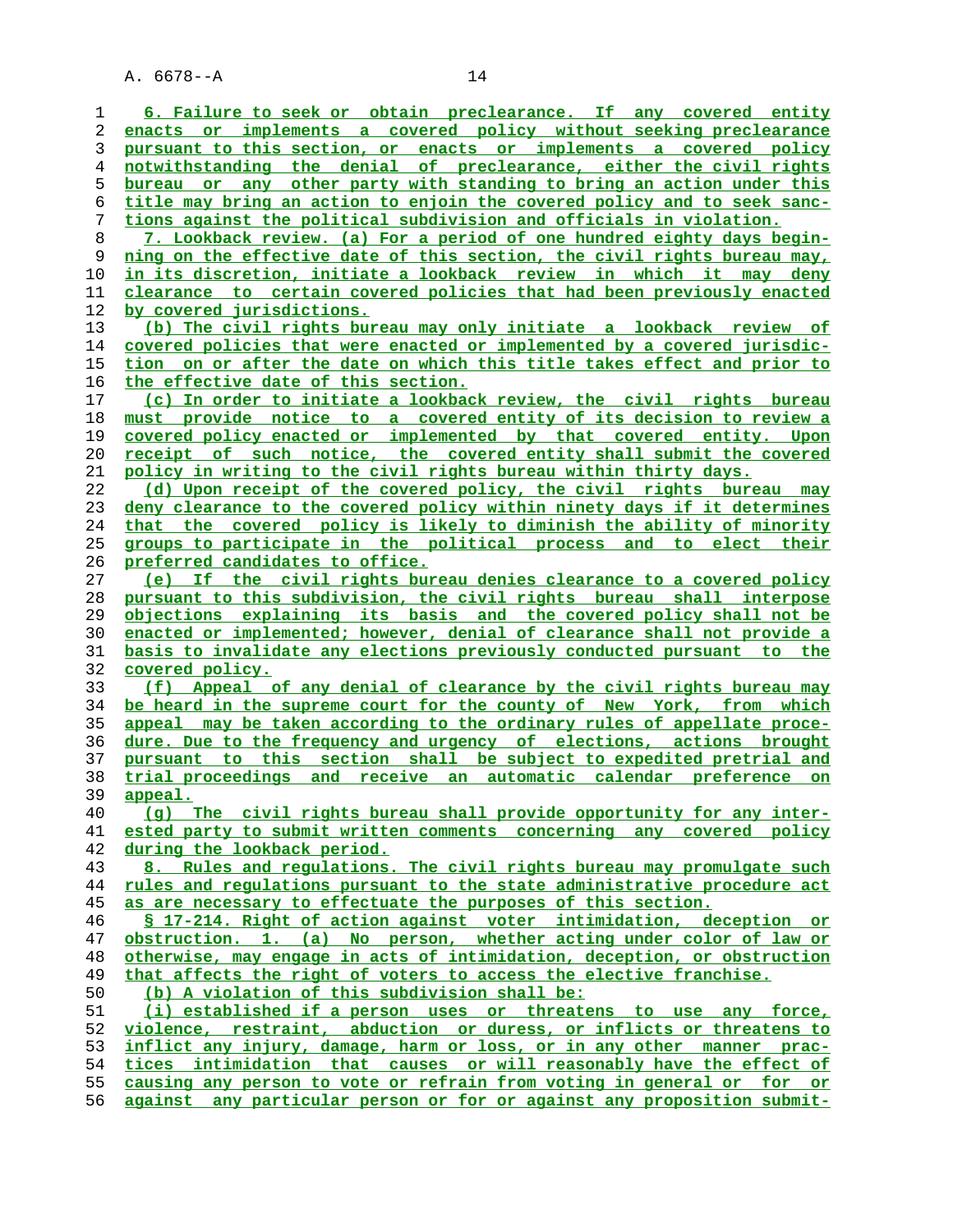| 1  | ted to voters at such election; to place or refrain from placing their   |
|----|--------------------------------------------------------------------------|
| 2  | name upon a registry of voters; or to request or refrain from requesting |
| 3  | an absentee ballot; or                                                   |
|    |                                                                          |
| 4  | (ii) established if a person uses any deceptive or fraudulent device,    |
| 5  | contrivance or communication, that impedes, prevents or otherwise inter- |
| 6  | feres with the free exercise of the elective franchise by any person, or |
| 7  | that causes or will reasonably have the effect of causing any person to  |
| 8  | vote or refrain from voting in general or for or against any particular  |
| 9  | person or for or against any proposition submitted to voters at such     |
| 10 | election; to place or refrain from placing their name upon a registry of |
| 11 | voters; or to request or refrain from requesting an absentee ballot; or  |
| 12 | (iii) established if a person obstructs, impedes, or otherwise inter-    |
| 13 | feres with access to any polling place or elections office, or           |
| 14 | obstructs, impedes, or otherwise interferes with any voter in any manner |
| 15 | that causes or will reasonably have the effect of causing any delay in   |
| 16 | voting or the voting process, including the canvassing and tabulation of |
| 17 | ballots.                                                                 |
|    |                                                                          |
| 18 | 2. Standing. Any aggrieved persons, organization whose membership        |
| 19 | includes or is likely to include aggrieved persons, organization whose   |
| 20 | mission would be frustrated by a violation of this section, organization |
| 21 | that would expend resources in order to fulfill its mission as a result  |
| 22 | of a violation of this section, or the attorney general may file an      |
| 23 | action pursuant to this section in the supreme court of the county in    |
| 24 | which the alleged violation of this section occurred.                    |
| 25 | 3. Remedies. Upon a finding of a violation of any provision of this      |
| 26 | section, the court shall implement appropriate remedies that are         |
| 27 | tailored to remedy the violation, including but not limited to providing |
| 28 | for additional time to cast a ballot that may be counted in the election |
| 29 | at issue. This title gives the court authority to implement remedies     |
| 30 | notwithstanding any other provision of state or local law, including any |
| 31 | other state or local law. Any party who shall violate any of the         |
| 32 | provisions of the foregoing section or who shall aid the violation of    |
| 33 | any of said provisions shall be liable to any prevailing plaintiff party |
| 34 | for damages, including nominal damages for any violation, and compensa-  |
| 35 | tory or punitive damages for any intentional violation.                  |
| 36 | \$ 17-216. Authority to issue subpoenas. In any action or investigation  |
| 37 | to enforce any provision of this title, the attorney general shall have  |
| 38 | the authority to take proof and determine relevant facts and<br>to issue |
| 39 | subpoenas in accordance with the civil practice law and rules.           |
| 40 | § 17-218. Expedited judicial proceedings and preliminary relief.         |
| 41 | Because of the frequency of elections, the severe consequences and irre- |
| 42 |                                                                          |
|    | parable harm of holding elections under unlawful conditions, and the     |
| 43 | expenditure to defend potentially unlawful conditions that benefit       |
| 44 | incumbent officials, actions brought pursuant to this title shall be     |
| 45 | subject to expedited pretrial and trial proceedings and receive an auto- |
| 46 | matic calendar preference. In any action alleging a violation of this    |
| 47 | section in which a plaintiff party seeks preliminary relief with respect |
| 48 | to an upcoming election, the court shall grant relief if it determines   |
| 49 | that: (a) plaintiffs are more likely than not to succeed on the merits;  |
| 50 | and (b) it is possible to implement an appropriate remedy that would     |
| 51 | resolve the alleged violation in the upcoming election.                  |
| 52 | § 17-220. Attorneys' fees. In any action to enforce any provision of     |
| 53 | this title, the court shall allow the prevailing plaintiff party, other  |
| 54 | than the state or political subdivision thereof, a reasonable attorneys' |
| 55 | fee, litigation expenses including, but not limited to, expert witness   |
| 56 | and expenses as part of the costs. A plaintiff will be deemed to<br>fees |